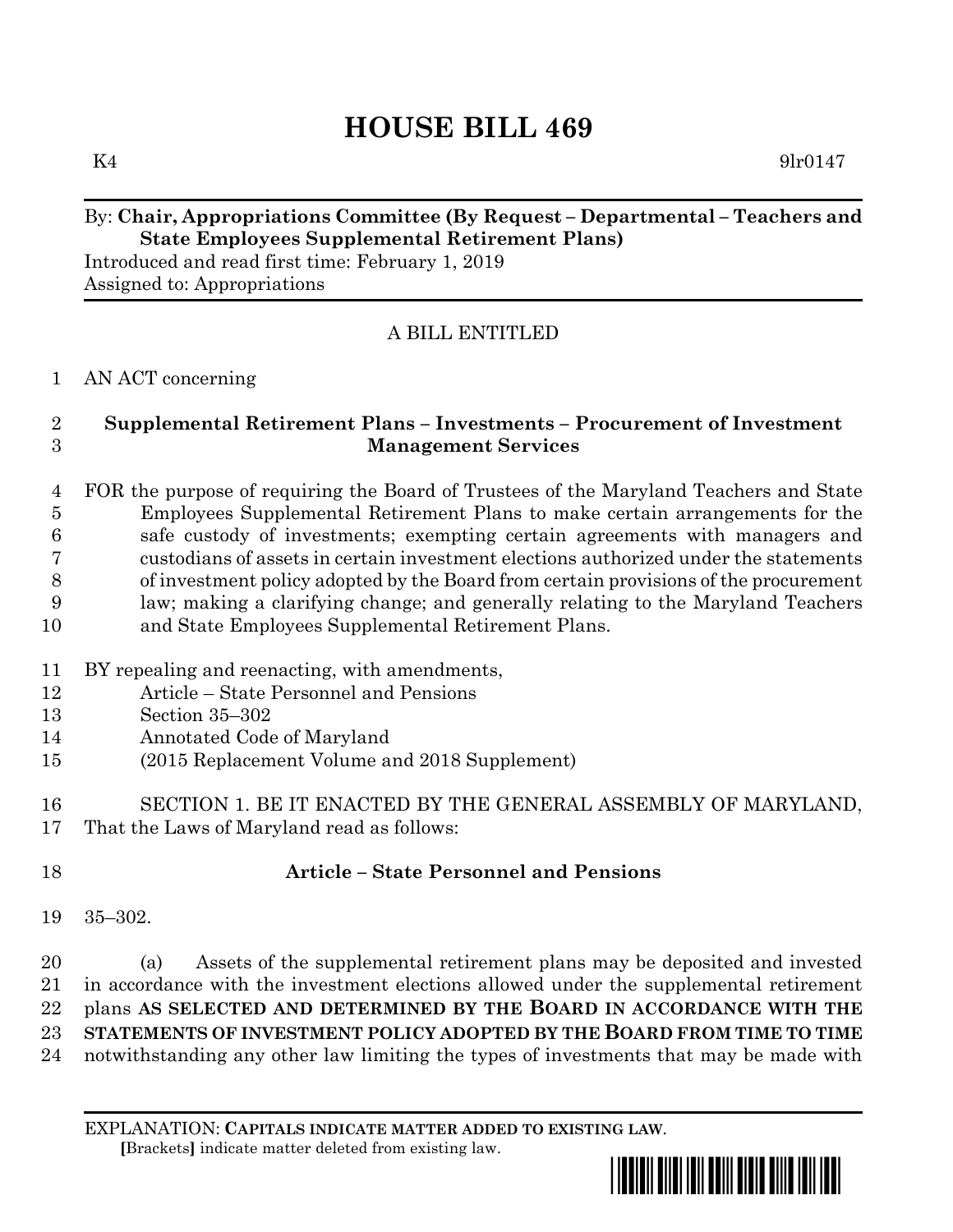#### **HOUSE BILL 469**

State funds or imposing conditions on the deposit of State funds.

 **(B) THE BOARD SHALL MAKE ARRANGEMENTS FOR THE SAFE CUSTODY, DOMESTIC OR GLOBAL, OF INVESTMENTS WITH ONE OR MORE DULY QUALIFIED CUSTODIAN BANKS OR TRUST COMPANIES.**

 **(C) EXCEPT AS PROVIDED IN TITLE 12, SUBTITLE 4 AND TITLE 14, SUBTITLE 3 OF THE STATE FINANCE AND PROCUREMENT ARTICLE, TITLE 10 AND DIVISION II OF THE STATE FINANCE AND PROCUREMENT ARTICLE DO NOT APPLY TO THE SUPPLEMENTAL RETIREMENT PLANS FOR:**

 **(1) SERVICES OF MANAGERS TO INVEST THE ASSETS DEPOSITED AND INVESTED IN INVESTMENT OPTIONS OF THE SUPPLEMENTAL RETIREMENT PLANS IN ACCORDANCE WITH THE STATEMENTS OF INVESTMENT POLICY ADOPTED BY THE BOARD FROM TIME TO TIME;**

 **(2) EXPENDITURES TO MANAGE, MAINTAIN, AND ENHANCE THE VALUE OF ASSETS DEPOSITED AND INVESTED IN INVESTMENT OPTIONS OF THE SUPPLEMENTAL RETIREMENT PLANS SELECTED IN ACCORDANCE WITH THE STATEMENTS OF INVESTMENT POLICY ADOPTED BY THE BOARD FROM TIME TO TIME; AND**

 **(3) EXPENDITURES FOR THE SAFE CUSTODY, DOMESTIC OR GLOBAL, OF ASSETS DEPOSITED AND INVESTED IN INVESTMENT OPTIONS OF THE SUPPLEMENTAL RETIREMENT PLANS SELECTED IN ACCORDANCE WITH SUBSECTION (B) OF THIS SECTION.**

 **[**(b)**] (D)** (1) (i) The Board shall attempt to use to the greatest extent feasible minority business enterprises to provide brokerage and investment management services to the Board consistent with minority business purchasing standards applicable to units of State government under the State Finance and Procurement Article and consistent with the fiduciary duties of the Board.

 (ii) For purposes of this subsection, brokerage and investment management services shall include services relating to all allocated asset classes.

 (2) (i) To assist it in achieving the goal described under paragraph (1) of this subsection, the Board shall undertake measures to remove any barriers that limit full participation by minority business enterprises in brokerage and investment management services opportunities afforded under this title.

 (ii) The measures undertaken by the Board shall include the use of a wide variety of media, including the Maryland Teachers and State Employees Supplemental Retirement Plans' Web site, to provide notice to a broad and varied range of potential providers about the brokerage and investment management services